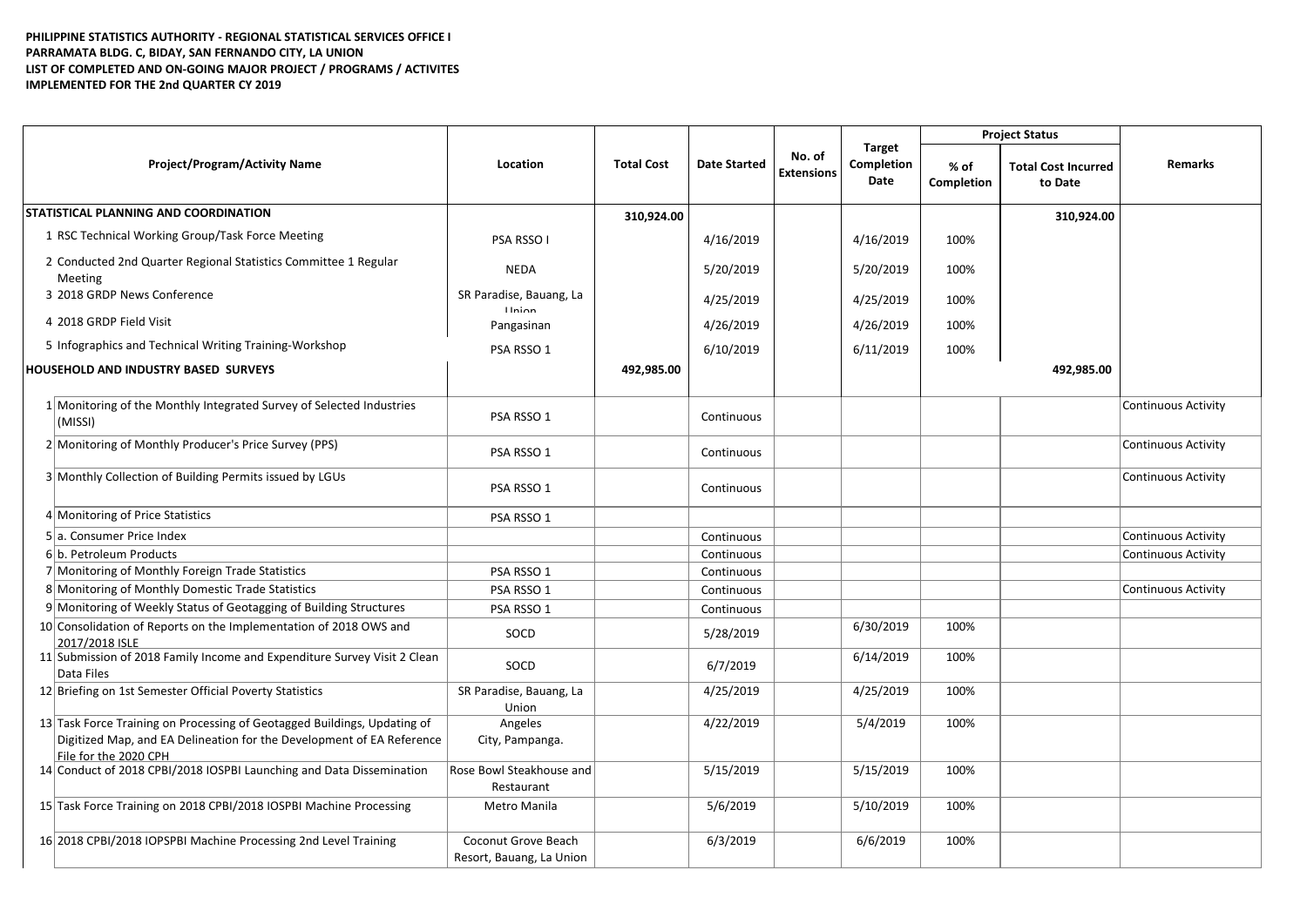| 17 July 2019 CES Regional Briefing                                                                                   | PSA RSSO 1                                 |            | 6/28/2019 | 6/28/2019  | 100% |            |         |
|----------------------------------------------------------------------------------------------------------------------|--------------------------------------------|------------|-----------|------------|------|------------|---------|
| 18 July 2019 LFS/2019 APIS 2nd Level Training                                                                        | Marand Resort and Spa,<br>Bauang, La Union |            | 6/24/2019 | 6/28/2019  | 100% |            |         |
| <b>AGRICUTURAL-BASED SURVEYS</b>                                                                                     |                                            | 362,922.00 |           |            |      | 362,922.00 |         |
| 1 Consolidation of provincial reports and preparation of Monthly Regional<br>Palay & Corn Situation Report (MPCSR)   | SOCD                                       |            | 5/15/2019 | 6/17/2019  | 100% |            |         |
| 2 Consolidation of provincial reports and preparation of Monthly<br><b>Agricultural Situation Report (MASR)</b>      | SOCD                                       |            | 4/1/2019  | 6/10/2019  | 100% |            | monthly |
| 3 Consolidation of provinical reports for Palay and Corn Stocks Survey<br>(PCSSI)                                    | SOCD                                       |            | 4/1/2019  | 6/30/2019  | 100% |            | monthly |
| 4 Consolidation of provincial reports and preparation of Monthly Retail<br>and Wholesale Prices Report               | SOCD                                       |            | 4/1/2019  | 6/10/2019  | 100% |            | monthly |
| 5 Consolidation of provincial reports of Other Crops                                                                 | SOCD                                       |            | 6/14/2019 | 6/25/2019  | 100% |            |         |
| 6 National Data Review (January 2019 Rnd)                                                                            | PSA-CO                                     |            | 4/22/2019 | 4/26/2018  | 100% |            | SOCD    |
| 7 Monitoring of submission of provincial offices of Weekly Cereal and<br>Fertilizer Price Monitoring (WCFPM) reports | SOCD                                       |            | 4/1/2019  | 6/30/2019  | 100% |            | weekly  |
| 8 Monitoring of submission of La Union Provincial Office of Price Watch                                              | SOCD                                       |            | 4/1/2019  | 31/06/2019 | 100% |            | weekly  |
| 9 Monitoring of submission of provincial offices of results of Farm Prices<br>Survey (FPS)                           | SOCD                                       |            | 4/1/2019  | 31/06/2019 | 100% |            | monthly |
| 10 Second Level Operational Training on Crops Production Survey (CrPS)                                               | PSA RSSO I                                 |            | 5/6/2019  | 5/7/2019   | 100% |            | SOCD    |
| 11 Second Level Training on Integrated Wholesale Price Surveys                                                       | PSA RSSO I                                 |            | 5/8/2019  | 5/10/2019  | 100% |            | SOCD    |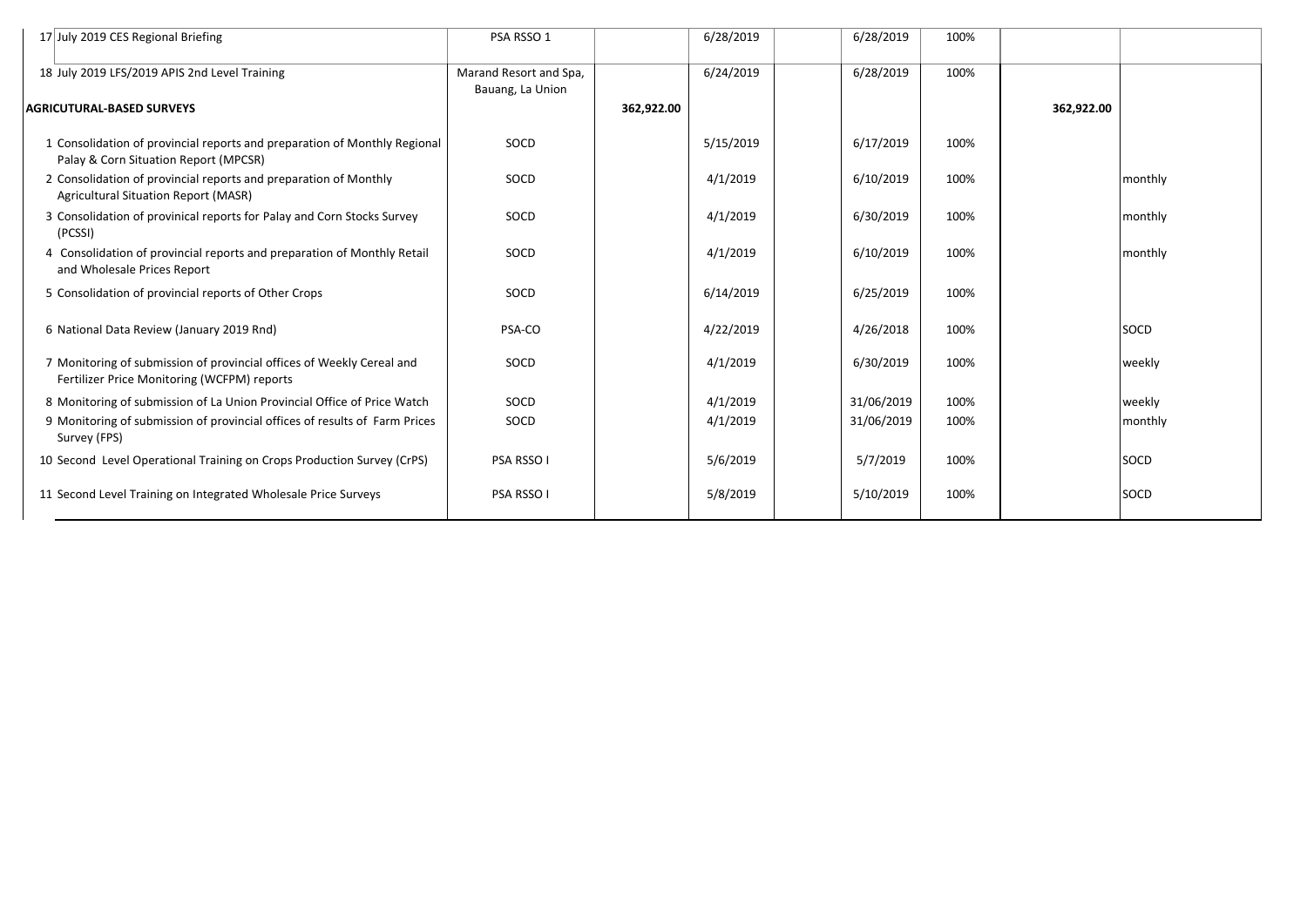| <b>INFORMATION DISSEMINATION</b>                                                                                                                                     |                          |                        |                       |              |  |
|----------------------------------------------------------------------------------------------------------------------------------------------------------------------|--------------------------|------------------------|-----------------------|--------------|--|
| Preparation & Dissemination of Publications as follows:                                                                                                              |                          |                        |                       |              |  |
| 1 Press Release No. 5 PSA's 2018 Censue of Philippine Business and<br>Induetry and 2018 InputOutput Survey on Philippine Business and<br>Industrystart in April 2019 | PSA-RSSO 1               | 4/4/2019               | 4/4/2019              | 100%         |  |
| 2 Press Release No. 6 PSA kicks off quarterly Labor Force Survey on April 8                                                                                          | PSA-RSSO 1               | 4/5/2019               | 4/5/2019              | 100%         |  |
| 3 Press Release No. 7 Ilocos Region's economy expands by 6.5 percent in<br>2018                                                                                      | PSA-RSSO 1               | 4/11/2019              | 4/25/2019             | 100%         |  |
| 4 Press Release No. 8 PSA RSSO I launches establishment census on May<br>15                                                                                          | PSA-RSSO 1               | 5/14/2019              | 5/27/2019             | 100%         |  |
| 3 Press Release No. 9 CSC commends PSA's frontline service                                                                                                           | PSA-RSSO 1               | 5/31/2019              | 5/31/2019             | 100%         |  |
| 4 Special Release No. 8 Marriage StatisticsIlocos Region: 2018 Annual<br>Report                                                                                      | PSA-RSSO 1               | 4/19/2019              | 4/22/2019             | 100%         |  |
| 5 Special Release No. 9 Birth Statisticsllocos Region: 2018 Annual Report                                                                                            | PSA-RSSO 1               | 4/19/2019              | 4/22/2019             | 100%         |  |
| 6 Special Release No. 10 Death Statistics of Region I for 2018                                                                                                       | PSA-RSSO 1               | 4/19/2019              | 4/22/2019             | 100%         |  |
| 7 Special Release No. 11 Ilocos Region's economy expands by 6.5 percent<br>8 Special Release No. 12 Q1 2019 Fisheries Production in Ilocos Region                    | PSA-RSSO 1<br>PSA-RSSO 1 | 5/30/2019<br>5/10/2019 | 6/7/2019<br>6/17/2019 | 100%<br>100% |  |
|                                                                                                                                                                      |                          |                        |                       |              |  |
| 9 Special Release No. 13 Q1 2019 Vital Statistics of Ilocos Region                                                                                                   | PSA-RSSO 1               | 6/14/2019              | 6/17/2019             | 100%         |  |
| 10 Special Release No. 14 Q1 2019 Palay and Corn Production in Ilocos<br>Region I                                                                                    | PSA-RSSO 1               | 5/10/2019              | 6/17/2019             | 100%         |  |
| 11 Special Release No. 15 2nd Sem 2018 Chicken Situationer in Ilocos<br>Region.                                                                                      | PSA-RSSO 1               | 6/17/2019              | 6/18/2019             | 100%         |  |
| 12 Quickstat for March 2019                                                                                                                                          | PSA-RSSO 1               | 4/29/2019              | 4/30/2019             | 100%         |  |
| 13 Quickstat for April 2019                                                                                                                                          | PSA-RSSO 1               | 5/30/2019              | 5/31/2019             | 100%         |  |
| 14 Infographics re 2018 GRDP                                                                                                                                         | PSA-RSSO 1               | 4/22/2019              | 4/30/2019             | 100%         |  |
| 15 Infographics re March 2019 CSS                                                                                                                                    | PSA-RSSO 1               | 4/29/2019              | 5/2/2019              | 100%         |  |
| 16 Infographics re Q4 2018 Construction Statistics in Region I                                                                                                       | PSA-RSSO 1               | 4/29/2019              | 5/6/2019              | 100%         |  |
| 17 Infographics re Q4 2018 Corn Production Estimates                                                                                                                 | PSA-RSSO 1               | 5/20/2019              | 5/29/2019             | 100%         |  |
| 18 Infographics re Q4 2018 Palay Production Estimates in Region I                                                                                                    | PSA-RSSO 1               | 5/20/2019              | 5/29/2019             | 100%         |  |
| 19 Infographics re Swine Performance in Region I for the 2nd Semester of                                                                                             | PSA-RSSO 1               | 5/27/2019              | 5/30/2019             | 100%         |  |
| 2018<br>20 Infographics re 4th Quarter 2018 Fisheries                                                                                                                | PSA-RSSO 1               | 5/30/2019              | 6/4/2019              | 100%         |  |
| 21 Infographics re 2018 Birth Statistics in Region I                                                                                                                 | PSA-RSSO 1               | 6/3/2019               | 6/7/2019              | 100%         |  |
| 22 Infographics re Marriage Statistics for 2018 in Region I                                                                                                          | PSA-RSSO 1               | 6/3/2019               | 6/7/2019              | 100%         |  |